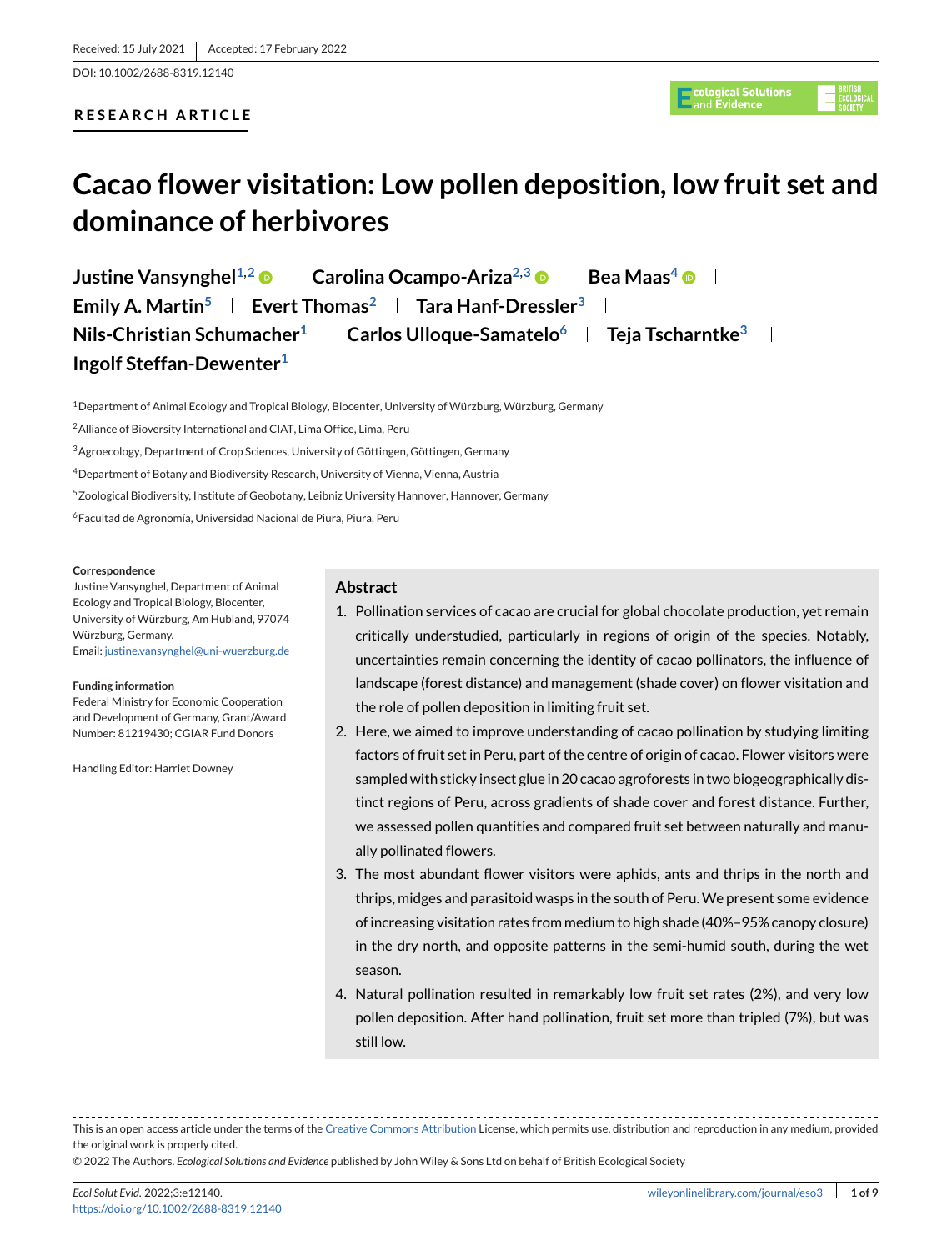5. The diversity and high relative abundances of herbivore flower visitors limit our ability to draw conclusions on the functional role of different flower visitors. The remarkably low fruit set of naturally and even hand pollinated flowers indicates that other unaddressed factors limit cacao fruit production. Such factors could be, amongst others, a lack of effective pollinators, genetic incompatibility or resource limitation. Revealing efficient pollinator species and other causes of low fruit set rates is therefore key to establish location-specific management strategies and develop high yielding native cacao agroforestry systems in regions of origin of cacao.

#### **KEYWORDS**

agroforestry, cocoa, flower visitors, forest proximity, hand pollination, pollen, pollination services, shade cover

# **1 INTRODUCTION**

Despite pollination services being central to successful fruit production of the cacao tree (*Theobroma cacao* L.), the underlying processes and limiting factors are still poorly understood (Klein et al., [2008;](#page-7-0) Toledo-Hernández et al., [2017\)](#page-8-0). This is striking, considering that the tree is an important tropical cash crop used to manufacture chocolate and cacao cultivation sustains <sup>∼</sup>6 million farmers globally, most of which are smallholders (Clay, [2004\)](#page-7-0). While being an understorey tree native to the Amazon basin, cacao is nowadays mainly cultivated outside its native distribution range (Thomas et al., [2012\)](#page-8-0). As a consequence, most research on cacao pollination services has been restricted to non-native countries (Toledo-Hernández et al., [2021\)](#page-8-0). Yet, in recent years, cacao production in Amazonian countries has been on the rise (FAO, [2020\)](#page-7-0), but yields of native cacao are often low (Romero & Vargas, [2016\)](#page-8-0). Therefore, identifying limitations of pollination success (Figure [1\)](#page-2-0) and closing the multiple knowledge gaps concerning fruit set in the native range of cacao is crucial for improving livelihoods of rural smallholders.

Productivity of cacao is, amongst others, limited by the plants' reproductive biology, for example entomophily and low abundances of presumed cacao pollinators reported by older studies (reviewed by Toledo-Hernández et al., [2017\)](#page-8-0). Half of all cacao flower-visiting species worldwide are midges from the Ceratopogonidae and Cecidomyiidae families, yet, relative abundances observed on cacao flowers in Latin America can be as low as 2%, while other visitors such as thrips and ants have been found to be more abundant (Chumacero de Schawe et al., [2016;](#page-7-0) Toledo-Hernández et al., [2021\)](#page-8-0). For example, in a study in Indonesia not a single Ceratopogonid was trapped visiting flowers (Toledo-Hernández et al., [2021\)](#page-8-0). Owing to the variation in observed visitation patterns across study locations, the taxonomic identity of the main pollinators remains debated; it is likely that several arthropod taxa beyond midges contribute to pollination in cacao. Studying patterns of flower visitors across different cacao geographies is thus crucial to clarify pollination potential of different insects, as to improve pollination services.

Landscape properties and management features are known to drive pollination services of tropical agroforestry crops, including cacao, but patterns are still not fully understood. In Asia, flower visitation by potential coffee pollinators increased with forest proximity (Klein et al., [2008\)](#page-7-0), but thus far, no such association has been detected for cacao (Toledo-Hernández et al., [2021\)](#page-8-0). The integration of shade trees in cacao agroforests can provide multiple economic and ecological benefits (Blaser et al., [2018;](#page-7-0) Jezeer et al., [2017\)](#page-7-0), such as increased Dipteran visitation rates under higher canopy closure detected in Indonesia (Toledo-Hernández et al., [2021\)](#page-8-0). However, forest distance and shade cover patterns remain to be studied in cacao agroforestry outside of Asia.

Cacao yields also depend on characteristics of pollen deposition: Only a small fraction of the thousands of flowers receives a sufficient quantity of pollen to result in fruit set (Groeneveld et al., [2010\)](#page-7-0). Because low pollen deposition can be linked to suboptimal cacao fruit set (Falque et al., [1996;](#page-7-0) Mena-Montoya et al., [2020\)](#page-8-0), it is important to better understand the link between pollen deposition rates in the field and actual fruit setting rates. Limiting effects of pollen quantity and compatibility on yield can be alleviated by hand pollination (Toledo-Hernández et al., [2020\)](#page-8-0), particularly so in self-incompatible cacao varieties . Manual pollen supplementation has been found to triple yields and increase cacao farmers' incomes by up to 69% (Toledo-Hernández et al., [2020\)](#page-8-0). However, yield gains through hand pollination depend on environmental factors, cross-compatibility levels and timing (de Almeida & Valle, [2009;](#page-7-0) Forbes et al., [2019\)](#page-7-0). Successes also might fluctuate locally, but no large-scale studies have addressed hand pollination gains in countries of origin of cacao.

In spite of decades of research on cacao pollination, our general understanding of flower visitation rates, pollen quantity effects on fruiting success and hand pollination gains remains limited. Patterns differ among and within continents and remain to be unravelled in understudied parts of the world. Here, we combined flower visitor surveys in two biogeographically contrasting regions with quantification of pollen deposition and hand pollination experiments in Peru, part of the centre of origin and domestication of cacao. Specifically, we asked: (Q1)What are the visitation rates of cacao flower visitors across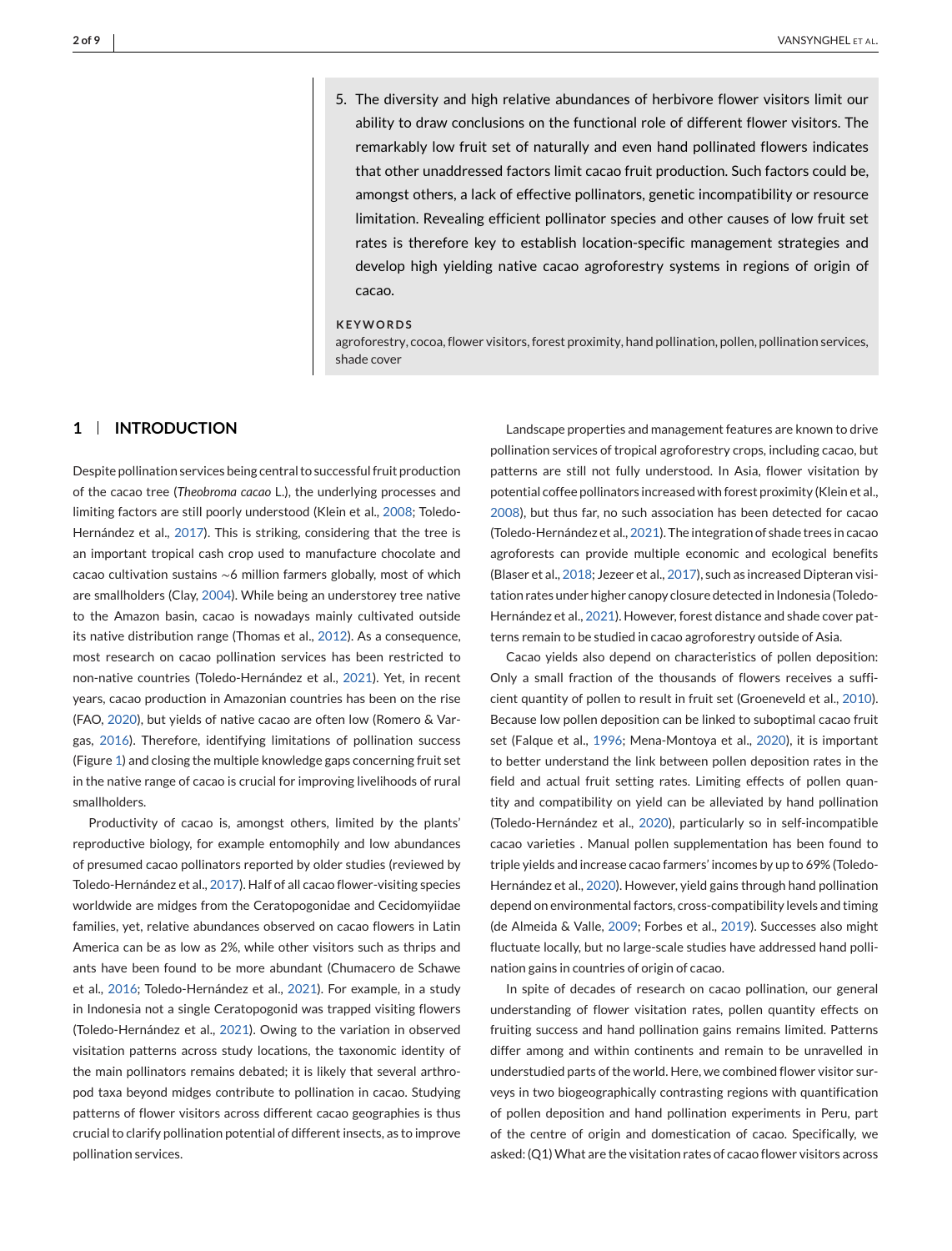<span id="page-2-0"></span>

**FIGURE 1** Conceptual overview of the cacao pollination process, depicting several steps preceding fruit set (ovals), including relevant drivers and limitations (rectangles). Variables addressed in this study are highlighted in grey. Insect visitation is necessary for pollen deposition and may depend on a plethora of factors, such as farm and landscape-level management such as canopy closure and forest distance (Toledo-Hernández et al., [2021\)](#page-8-0). Pollen deposition can be influenced by visitation rates of insects and the amount and quality of pollen carried by different visitor species. When sufficient viable and compatible pollen is deposited on the style of a cacao flower, pollen tubes are formed, and the sperm nuclei migrate to the ovary for fertilization (Claus et al., [2018;](#page-7-0) Falque et al., [1995\)](#page-7-0). Finally, pollen compatibility and resource availability can affect setting of fruits even until after fertilization (de Almeida & Valle, [2009;](#page-7-0) Ford & Wilkinson, [2012\)](#page-7-0)

gradients of forest distance and shade cover in biogeographically distinct regions; (Q2) how much pollen is deposited during natural pollination and how does this affect fruit set rates in the field; and (Q3) to what extent does hand pollination improve cacao fruit set rates. Drawing on our findings, we discuss next steps to improve knowledge on pollination services in smallholder agroforestry systems in cacao's native range.

# **2 MATERIAL AND METHODS**

Research was developed under permit number 0519-2019-MINAGRI-SERFOR-DGGSPFFS.

## **2.1 Study regions**

We conducted our research in two cacao-growing areas in Peru with a distinct climate, vegetation type and biogeography: the dry north-

ern lowlands, west of the Andes, and the humid south-eastern Andean slopes. The study area in the north was located around the farmer community of La Quemazón, in the department of Piura, in the coastal northwest of Peru (S5.312249◦, W79.718996◦, 240 m.a.s.l.; Figure S1a) where the local variety, Piura white cacao, is cultivated under irrigation. The area is characterized by the dominance of seasonally dry tropical forest vegetation and the climate is hot and semi-arid (SENAMHI, [2020a\)](#page-8-0). Annual rainfall averages to 235 mm per year. Most of the annual rainfall (235 mm) occurs during the short, wet season from December until March. In the dry months, rainfall is close or equal to 0 mm.

The southern study area was located in the lowlands of the Cusco department, near Echarati (S12.768999◦, W72.578451◦, 987 m.a.s.l.; Figure S1b). The landscape is dominated by wet and humid montane forest vegetation (Rodríguez & Young, [2000\)](#page-8-0) and the climate is moderate and humid (SENAMHI, [2020b\)](#page-8-0). During the wet season, from November until April, rainfall is about 100–200 mm per month and during the dry season, about 50 mm per month (Merma & Julca, [2012;](#page-8-0) SENAMHI, [2020b\)](#page-8-0). In the southern agroforests, introduced hybrid clones are cultivated alongside the local native variety, called chuncho cacao.

#### **2.2 Site selection and characterization**

In the northern study region, 12 smallholder organic cacao agroforests were selected, between 0.2 and 2 ha in size, consisting of 5 to 10-year-old trees mainly from the native Piura white cacao. During the dry season, these agroforests are irrigated every 15–20 days by means of gravity-fed flood canals. In the southern study region, we selected eight organic smallholder agroforests, smaller than 3 ha and ranging between 5 and 65 years old. Here, gravity-fed flood canals and aspersion were used for irrigation, mainly during the dry season.

We calculated forest proximity, that is the shortest distance from each study site to the nearest forest (km) using ArcMap 10.5.1. To this end, we used updated versions of land-use map of Piura in the north (Otivo Barreto, [2010\)](#page-8-0) and the vegetation cover map of Cusco in the south (MINAM, [2015\)](#page-8-0). Canopy closure, assessed with a spherical densitometer, was used as measure for shade cover. For the northern agroforests, we averaged canopy closure over 25 readings spread out over an area of about <sup>∼</sup>0.2 ha, and in the southern agroforests, we averaged 20 readings over <sup>∼</sup>0.15 ha, to account for slightly larger subplot sizes in the north. Cacao tree density and abundance were comparable throughout the study: in most of the agroforests, trees were planted following a  $3 \times 3$  m grid, with few exceptions of 3.5 m grids.

#### **2.3 Surveys**

## 2.3.1 | Flower visitors

To trap arthropods visitors of cacao flowers, we applied non-drying, odourless and colourless insect adhesive (*Schacht Raupenleim*) on the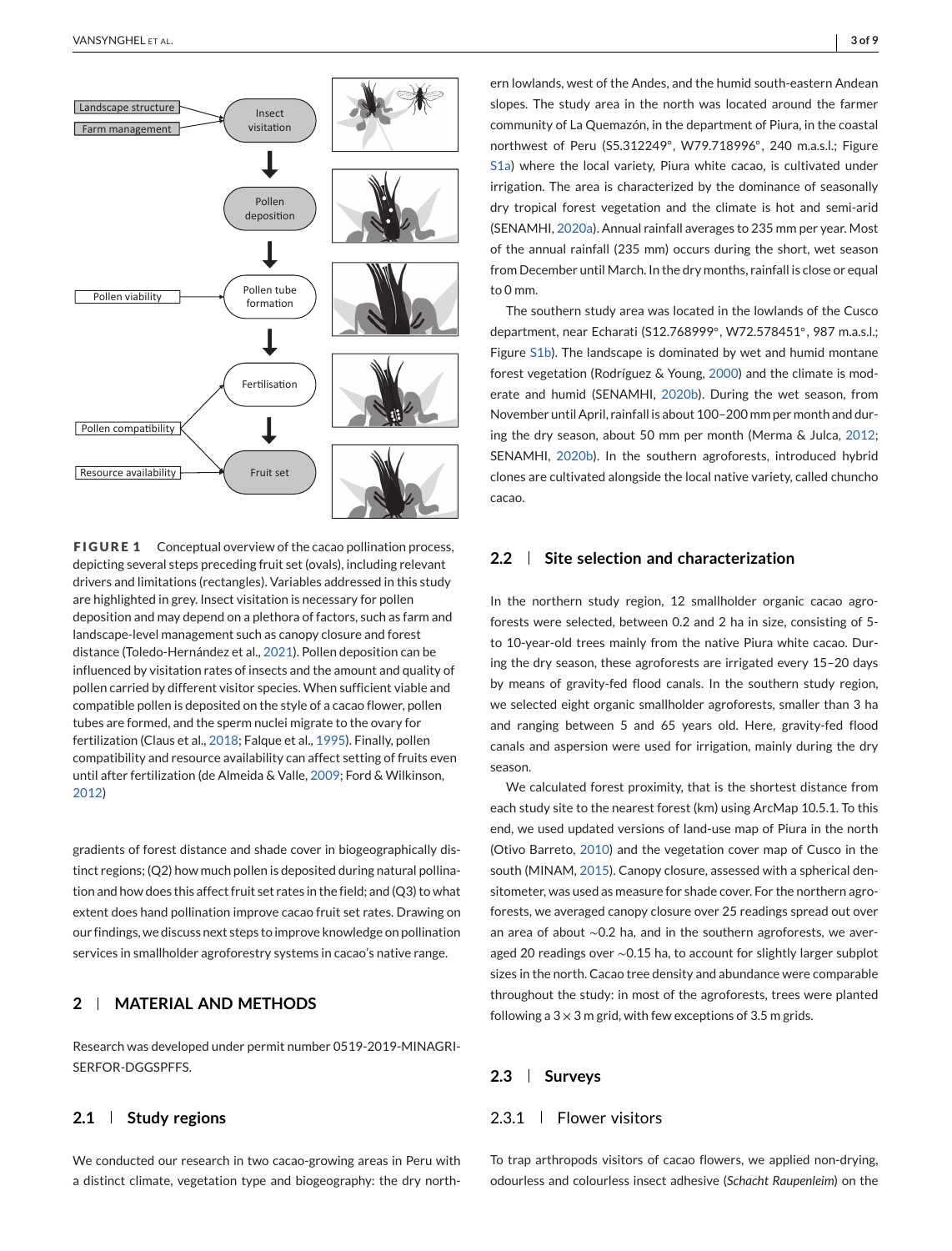reproductive parts of cacao flowers (mainly around the style), between 5:15 AM and 11:30 AM. We retrieved the flowers about 24 h later. In the north, we sampled flowers during the dry season (Oct–Dec), and in the south, during the rainy season (Jan–Feb) in 2018/2019.

All agroforests were sampled three times, with minimum 4 and maximum 40 days between sampling rounds. During each sampling round, we selected 50 flowers distributed among 10 trees and covered the reproductive parts with glue, totalling to 150 flowers per agroforest. Upon flower retrieval, 24 h after glue application, most of the flowers had abscised, a process that is normal in cacao (24–36 h; Toledo-Hernández et al., [2017\)](#page-8-0). Therefore, not all flowers could be recollected and numbers of retrieved flowers differed among trees and farms (Table S1). Arthropod specimens were retrieved from the flowers, and sorted into morphological and functional groups, based on general taxonomic keys (Gibb & Oseto, [2006\)](#page-7-0) and keys to family level for Diptera (Brown et al., [2009\)](#page-7-0). Cecidomyiidae and Ceratopogonidae were lumped, representing potential cacao-pollinating midges, hereafter referred to as midges. Other dipteran families were categorized as other Diptera; Hymenopterans were either classified as parasitoid wasps, ants or other Hymenoptera.

## 2.3.2  $\parallel$  Pollen quantity

To study how pollen deposition affects fruiting success in northern Peru, we took ultra-macro photographs of flowers directly on the tree and estimated the amount of pollen grains deposited on the style, following Macinnis and Forrest [\(2017\)](#page-7-0).

Pollen deposition is usually quantified destructively, that is by removing pollinated flowers or flower parts. Here, flowers were monitored whilst developing further on the tree and as such, we avoided the risk of interfering with pollination success. We used a DSLR camera with ultra-macro lens (LAOWA, five times magnification) and a LED lamp and ring to increase light intensity. Photographs were taken at ISO 400 with shutter speed 1:40 and aperture F8. Of each flower, two series of photographs with different focusing depth were used for capturing the two opposite sides of the style (Figure S2).

We took 7704 macro photographs of 518 flowers, spread over five agroforests and different shooting days. Data of two consecutive years were included (Table S2). Normal cacao flower lifetime is about 24– 36 h (Toledo-Hernández et al., [2017\)](#page-8-0). Cacao buds show a slit between petals in the late afternoon when they are about to open the next day, early in the morning. To standardize the time flowers were exposed to visitors, we marked flower buds about to open by checking for the petal slit in the afternoon. These marked flowers were receptive for pollen from the next morning onwards, and the photographs were taken between 7 and 11 AM, 24–28 h after opening. To protect the styles from pollen deposition after photographing, flowers were isolated with caps covered with fine mesh adhered to the stem with modelling clay. Two days later, isolation caps were removed. We assessed fruiting success 7 days after photographing and counted the number of flowers that abscised (fruiting failure) and set fruit (fruiting success).

#### $2.3.3$  | Hand pollination

To compare natural pollination with manual pollination, we handpollinated flowers of eight receptor trees in each of the 12 northern agroforests and monitored the subsequent appearance of young fruits, hereafter referred to as cherelles. On each of the 96 experimental trees that served as pollen receptors, we selected sections of 35 cm on two branches per tree and assigned a natural or hand pollination treatment to these sections. Once a week, we manually pollinated all open flowers on the respective 35 cm branch section on each tree and followed the development of all open flowers on the other branch section over a period of 7 weeks during the dry season, which is the typical flowering period of *Piura white cacao*.

Flowers were pollinated between 6:30 AM and 1 PM. At 6 AM, freshly opened pollen donor flowers were collected from five genotypes of the native variety *Piura white cacao* established in a clonal garden managed by the cooperative Norandino. These genotypes were different from the ones present in the agroforests, thus lowering potential cross-incompatibility issues between donor and receptor of pollen. First, the petal hoods were removed from donor flowers before pollinating. Next, each of the five anthers were rubbed onto the stigma of the receptor flower. By rubbing multiple times with several anthers, we ensured that large pollen quantities were transferred onto the style of the receptor flowers. Before starting the experiments, we visually confirmed that pollen deposition was over 100 grains with a microscope (Figure S3). Following similar study designs used in Asia, flowers were not isolated from flower visitors before or after hand pollination (Groeneveld et al., [2010;](#page-7-0) Toledo-Hernández et al., [2020\)](#page-8-0).

Six days after manual pollination, we counted the young fruits smaller than 1 cm (hereafter cherelles), as this size corresponds with <sup>∼</sup>7 days old cherelles. Weekly fruit set rates were defined as cherelles observed 6 days after pollination, divided by the number of open flowers recorded 6 days earlier. In the natural pollination treatment, we did not intervene, and simply recorded open flowers and cherelles during the same visits to trees. Fruit set rates (cherelles/open flowers) were calculated based on pooled observations over the 7 weeks of the experiment.

### **2.4 Statistical analyses**

All statistical analyses were performed with R (R Core Team, [2020\)](#page-8-0); plots were built with the package ggplot2 (Wickham, [2016\)](#page-8-0). Spatial analyses and maps were performed and created with ArcMap 10.5.1.

# 2.4.1 | Flower visitors

We used generalized linear mixed effect models (GLMM) with the package lme4 (Bates et al., [2015\)](#page-7-0) to investigate the effect of region, distance from forest (km) and canopy closure (decimal percentage) on three groups of flower visitors (based on visitation frequencies): thrips, aphids and all other flower visitors. The model for thrips and other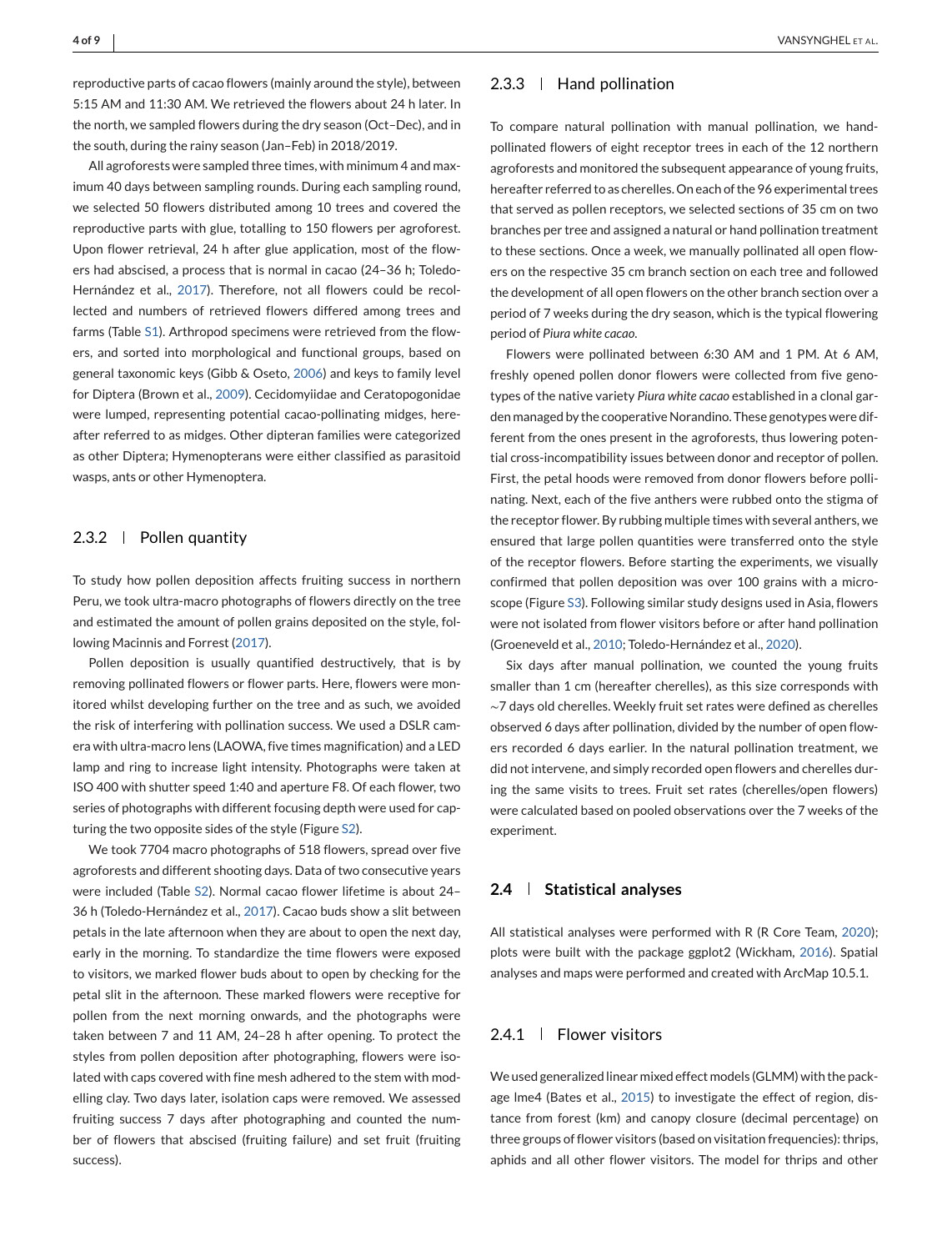visitors included the interactions of region with canopy closure and region with forest distance. The model for aphid visitation included only data from the north and thus no interactions, as very few specimens were detected in the south (Table S1). Because surveys were conducted during the dry season in the north, and during the wet season in the south, seasonality is implicitly included in region.

In all three models, identity of agroforest was included as random effect variable to account for multiple sampling in each agroforest. Data from one southern agroforest were excluded from all models, because of incomplete canopy closure assessments (Q14; Table S1; Figure S1b). Aphid visits were modelled with a Poisson distribution. Due to over-dispersion in the models constructed for thrips and other visitors, we used a negative binomial distribution. All model residuals were inspected with package "DHARMa" (Hartig, [2018\)](#page-7-0); no significant deviations were detected.

In our models, we integrated the differences in retrieved flowers per agroforest by including this value as offset, which is a good way to standardize count data of visits per flower (Reitan & Nielsen, [2016\)](#page-8-0). For plotting, we used visitation rates (i.e. total visitors/retrieved flowers) instead of total visitors, and held the offset held constant at one to obtain predictions that are easy to compare.

#### 2.4.2  $\parallel$  Pollen quantity

We recorded extremely low fruit sets during the experiment: the proportion of successes and failures was unbalanced (1:128). Although unbalanced data is a common phenomenon in ecological data (Salas-Eljatib et al., [2018\)](#page-8-0), the success events were too rare to perform any meaningful statistical analysis.

# 2.4.3  $\parallel$  Hand pollination

To examine differences in fruit set rates (proportion ranging from 0 to 1) between naturally and hand pollinated flowers, we used a generalized linear mixed model (package "lme4"). Fruit set rates were pooled over seven counting rounds and compared between pollination treatment (fixed effect variable) using a binomial distribution, whereby the total number of open flowers was included as weights argument. DHARMa residual plots signalled no model violations. Since counts of cherelles and flowers were performed on eight trees per farm (Table S3), we included trees nested in farms as random effect variables. Trees with incomplete counts were excluded: only 93 were considered in this analysis ( $N_{\text{Manual}} = 90$ ,  $N_{\text{Natural}} = 91$ ; Table S3).

## **3 RESULTS**

#### **3.1 Flower visitor sampling**

In total, 304 flower visitors were collected from 1179 flowers (1 visitor per 3.88 flowers); 7% of the entire visitor community were midges



**FIGURE 2** Relative abundances of top 11 arthropod groups per region (maps with circles) trapped with insect sticky glue from flowers in northern (a) and southern (b) Peru. Only groups with relative abundances >2% are shown

(Ceratopogonidae + Cecidomyiidae), the assumed cacao pollinators. We sampled 213 visitors from 885 flowers in the north (1 visitor per 4.15 flowers), and 70 visitors from 294 flowers (1 per 3.23 flowers) in the south. In the north (Figure 2a), the most abundant visitor groups were aphids (38%), ants (13%), thrips (10%), other Diptera (6%), immature arthropods such as larvae, pupae and nymphs (5%) and midges (5%). In the south (Figure 2b), the dominant visitors were thrips (65%), followed by midges (14%), parasitoid wasps (10%), other Diptera (9%), ants (7%) and immature arthropods (6%).

Overall, visitation rates of flower-visiting arthropods increased along higher canopy closure in the north and decreased in the south, whereas forest distance did not play an important role in flower visitation patterns (Table S4). Thrip visitations increased with canopy closure in the north and decreased along this gradient in the south (GLMM:  $z = 5.74$ ,  $P = 0.028$ ; Figure [3a\)](#page-5-0), although patterns might be influenced by outliers. Further from forest, thrip visitations appeared to increase in the south and decrease in the north, but this is supported by weak evidence only (GLMM: *z* = −1.91, *P* = 0.056; Figure [3b\)](#page-5-0). Neither canopy closure nor forest distance influenced visitation rates of aphids, which was the most abundant visitor in the north (Figure [3c,d\)](#page-5-0). Visits by all other arthropods (excluding thrips and aphids) seemed to increase with higher canopy closure in northern Peru. In the south, visitations decreased along the canopy closure gradient, but this trend could only be weakly confirmed by analyses (GLMM:  $z = 1.87$ ,  $P = 0.062$ ; Figure [3e\)](#page-5-0). Finally, visits by other arthropods did not seem to be affected by increasing forest distance (Figure [3f\)](#page-5-0).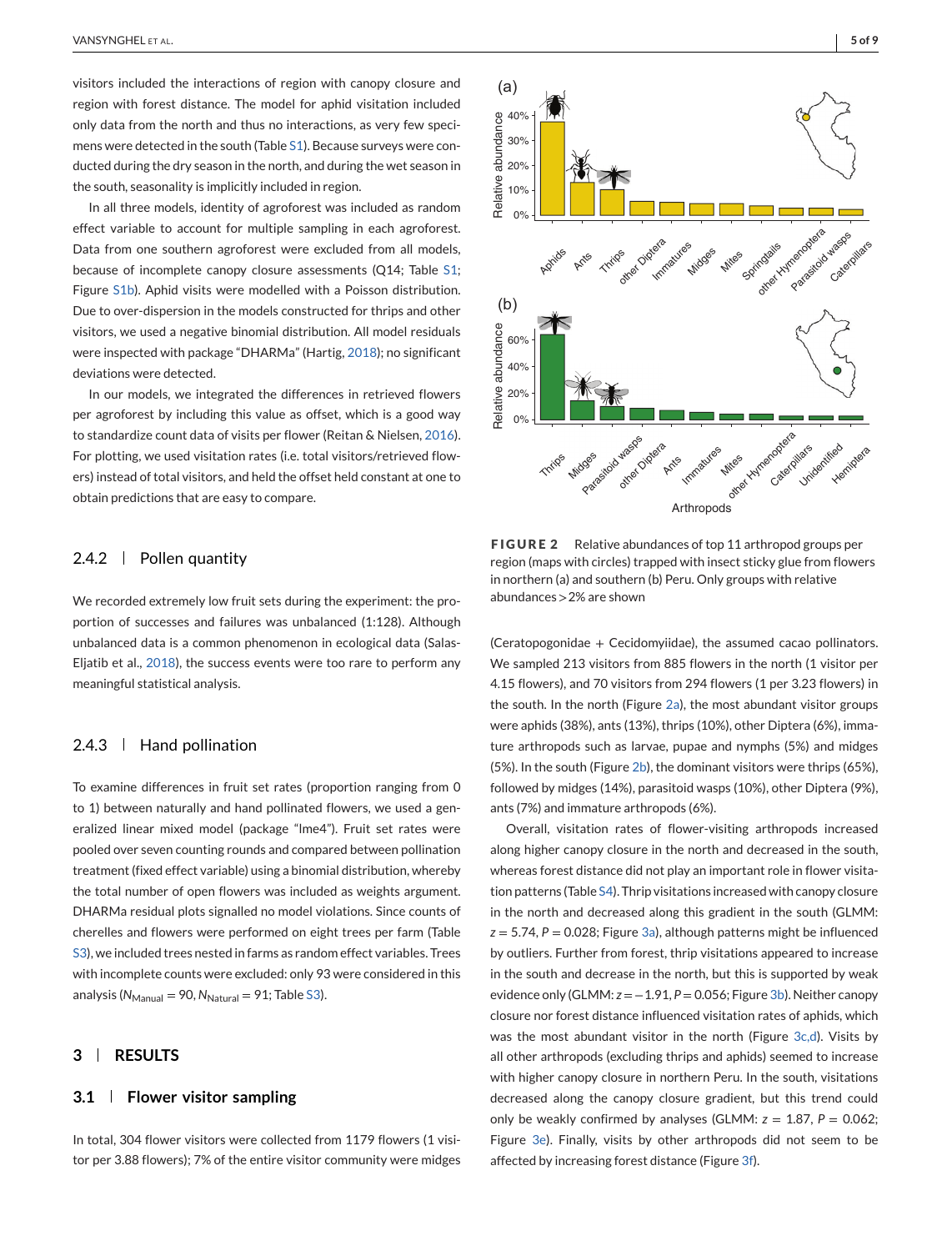<span id="page-5-0"></span>

**FIGURE 3** Visitation rates of thrips (a and b), aphids (c and d) and all other visitors, excluding aphids and thrips (e and f), in function of canopy closure (left column) and forest distance (right column). Visitations rates per round are calculated by dividing total visits by number of collected flowers per round in the 19 agroforests and are shown with dots (green for the south, yellow in the north). Full lines are simulations of significant interactions from generalized linear mixed models; dashed lines represent simulations of marginally significant interactions (Table S4)

#### **3.2 Pollen quantity**

We found an average of  $31 \pm 1.2$  (mean  $\pm$  SE) pollen grains deposited per flower (*n* = 517), and only four flowers (0.8%) set fruit (Figure S4). On these four flowers, an average of  $111 \pm 19.2$  pollen grains were deposited, while an average of  $30.7 \pm 1.2$  pollen grains were deposited on styles of flowers that did not set fruit (*n* = 513).

# **3.3 Hand pollination**

Fruit set was remarkably low in both pollination treatments, but significantly higher for hand-pollinated flowers (GLMM: *z* = −6.76, *P* < 0.001; Figure 4; Table S5). Under natural pollination, 2% of the observed open flowers set fruit in total (39 out of 1952), whereas manual pollination resulted in a total fruit set rate of 7% (70 out of 968).



**FIGURE 4** Fruit set rates of manually (dark grey circles) and naturally pollinated (light grey circles) cacao flower and total rates per treatment (black squares). Fruit set rate is the number of healthy cherelles divided by open flowers counted and/or pollinated 6 days earlier, pooled across seven weekly visits. For plotting purposes, we added 0.01 to the original values and used a logarithmic scale. Letters indicate significant differences (binomial GLMM, Table S5)

# **4 DISCUSSION**

In this study, we aimed to reveal key drivers of cacao pollination services (Figure [1\)](#page-2-0) by sampling flower visitors, quantifying pollen deposition and hand pollinating flowers in Peru, part of the native region of the crop. Our results show (i) regional variation in the most abundant flower visitors and visitation rates throughout different seasons, as well as limited changes in visitation rates along a canopy closure gradient; (ii) low fruit set and pollen deposition in a native cacao variety of Peru; and (iii) beneficial but restricted effects of hand pollination on fruit set of native cacao.

Overall, we found a large diversity of flower visitors, but very distinct visitation patterns in the northern and southern study regions, which could have been (partly) due to different climatic circumstances during sampling. The low percentage of midge visitors (7%) found on cacao flowers in our study coincides with findings from studies in Asia and South America (Chumacero de Schawe et al., [2016;](#page-7-0) Toledo-Hernández et al., [2021\)](#page-8-0). Herbivores—aphids in the north and thrips in the south—were the most abundant flower visitors. Although both groups have been reported to transport cacao pollen grains, it is more likely that their net effect on fruit set is neutral or adverse (Entwistle, [1972\)](#page-7-0). Aphids are likely to negatively affect fruit set, because of their sap-sucking diets and association with honeydew-collecting ants (Maas et al., [2013\)](#page-7-0). Thrips might contribute to pollination mainly through their high relative abundances which may compensate for the minimal amount of pollen they typically carry with their hairy-fringed wings, although a substantial part of pollen transported by thrips might be self-pollen (Entwistle, [1972;](#page-7-0) Mound, [2005\)](#page-8-0). In our study, the functional role of midges, aphids and thrips remains unconfirmed. In the light of these uncertainties, methodologies that allow to demonstrate transport of outcross-pollen should be developed to confirm functional roles of flower visitors in future investigations.

The lack of a strong relationship between forest distance and visitation rates was contrary to our expectations of finding higher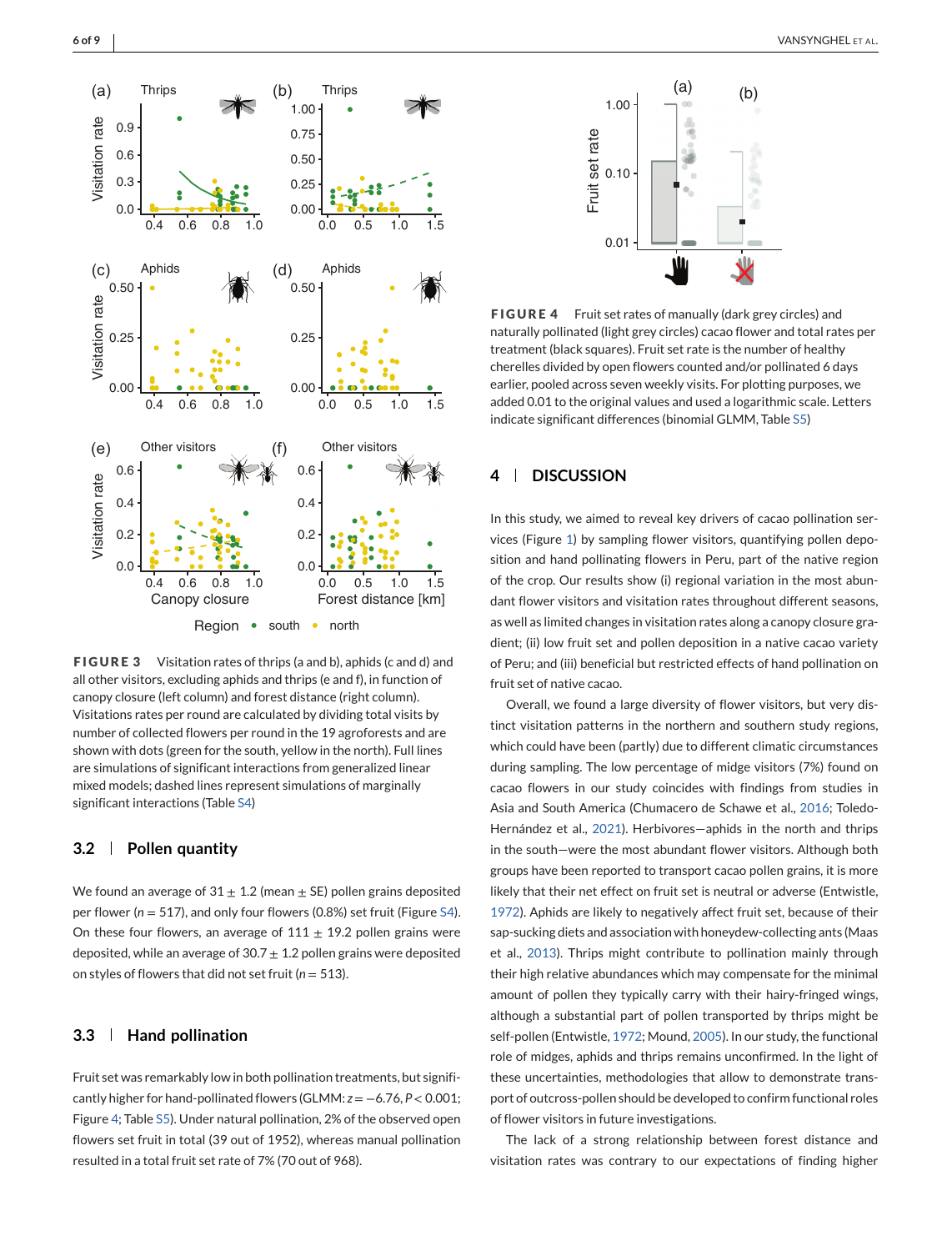visitation rates in forest vicinity, as was the case in studies carried out in Asia (Klein et al., [2008;](#page-7-0) Toledo-Hernández et al., [2021\)](#page-8-0). Possibly, other management variables, such as canopy closure and habitat management, play a bigger role in insect visitation to flowers of native cacao. In the north, visitation rates tended to be associated with increasing canopy closure, while in the south, during the wet season, an opposite trend prevailed. Shade trees decrease transmitted radiation, lower air temperatures and increase relative humidity (Niether et al., [2018;](#page-8-0) Tscharntke et al., [2011\)](#page-8-0). Especially under intensely dry circumstances as in the north, buffering of extreme environmental conditions in the agroforests could have benefited flower visitation. In the south, the high cloud cover during the wet season might have limited transmitted radiation. Under denser canopies, the radiation could have been below the threshold necessary for insects to visit flowers (Liporoni et al., [2020\)](#page-7-0).

We were not able to relate fruit set with pollen quantities measured directly on cacao trees in the northern study region, because fruit set rates were extremely low (0.8%) compared to the 10% reported from Indonesia (Groeneveld et al., [2010\)](#page-7-0). This could be problematic for final yields, because in cacao, the majority of pollinated flowers do not develop into harvestable fruits (Bos et al., [2007\)](#page-7-0). Considering that we observed several cases of pollination failure in spite of high amounts of pollen deposited, other factors such as pollen viability, pollen compatibility and resource availability may be limiting fruit set even more than previously thought. Pollination failures are also commonly caused by low pollen viability (Wilcock & Neiland, [2002\)](#page-8-0) and viability in turn can be affected by high temperatures and drought. Potentially, extraordinarily high temperatures in our northern study region have induced more pollination failures than expected. Alternatively, and more likely, the narrow genetic basis of the native variety used for our experiments (Thomas et al., [2012\)](#page-8-0) resulted in limited compatibility (Rodger & Ellis, [2016\)](#page-8-0), while climatic conditions could have aggravated fruit set failures. It is critical that future studies aim to understand the relative contributions of pollen quantity, resource availability and compatibility to pollination failure to allow designing locally adapted (hand-)pollination strategies that improve fruit set.

The average pollen deposition on freely pollinated flowers (30 grains) was much lower than the threshold for pollination success (115 grains) established from experimental evidence (Falque et al., [1995\)](#page-7-0), indicating there might be a severe pollination deficit in Peruvian cacao agroforestry systems. Low relative abundance of pollinating flower visitors, lack of pollen deposition by the most frequent visitors and regular incompatibility might have contributed to this deficit. To be able to identify the pollination dynamics of this crop, it is necessary to determine whether and how much pollen different flower visitors carry during a visit. For example, female ceratopogonids can carry over 700 pollen grains (Entwistle, [1972\)](#page-7-0), but data of pollen loads of other frequent cacao flower visitors are lacking, potentially because the appropriate methods still need to be developed. We did not detect pollen in the glue (with stereoscopes), and previously, only one insect was found to be carrying pollen by visual inspection (Chumacero de Schawe et al., [2016\)](#page-7-0). Combining pollen estimation from macro photography with controlled insect visitation would be ideal for confirming pollen loads,

visitation frequencies and ultimately, pollinator identity of flower visitors.

Our results show a limited dependency of cacao on pollen deposition: hand-pollinating flowers alleviated observed fruiting limitations, though fruit set remained low (increase from 2% to 7%). Larger gains were observed in Indonesia, where fruit set increased from 10% to 51%, though only 6.3% of the initially formed fruits was eventually harvested (Toledo-Hernández et al., [2020\)](#page-8-0), which is a common observation in cacao (Bos et al., [2007\)](#page-7-0). Properties of cacao varieties might influence contrasts between continents: outside of the Americas, plantations consist mainly of hybrid varieties bred in clonal design for steady production and auto-compatibility (Zhang & Motilal, [2016\)](#page-8-0), whereas productivity of the native variety we studied is more variable, and potentially more reliant on cross-pollination than hybrid varieties. Conducting inter- and cross-compatibility trials with planted varieties to maximize gains is therefore strongly recommended. In the light of pollinator uncertainty, hand pollination could be applied to mitigate pollen limitations in the field and improve fruit set rates, though thorough assessments would be needed to calculate yield gains in the longer term.

# **5 CONCLUSION**

Despite years of intensive research on the pollination services in cacao, multiple knowledge gaps remain, underpinning the difficulty of related research. Based on the dominance of herbivore visitors and the low pollen deposition and fruit set rates we found, we urge the confirmation of the main cacao pollinator in regions of origin of cacao, and the cause of low fruit set rates. Our results demonstrate that with hand pollination, it is possible to alleviate fruit set limitations, although only partly. The limited hand pollination gains in native cacao might be due to pollen incompatibility—and it will be crucial to determine the relative importance of limitations other than pollen quantity (i.e. pollen compatibility and resource availability) to increase fruit set rates. Confirming pollinator identity will also be key to make recommendations on farm and landscape management to maximize visitation rates. To this end, we recommend combining new and existing techniques to study pollen deposition quantities of different arthropod visitors, permitting the development of management interventions to maximize the visitation rates of the groups that deposit sufficient viable and compatible pollen.

#### **INCLUSION STATEMENT**

Several authors from different countries collaborated on the work presented in this study, conducted within a larger collaborative framework in Peru. Hypotheses and research questions were developed after stakeholder meetings with local universities, farmers' organizations and governmental institutions ensuring applied relevance of the research. Peruvian students and field assistants made a significant contribution to the implementation of field experiments and data collection. Further, preliminary results have been presented to regional farmer communities and printed results were distributed to farmers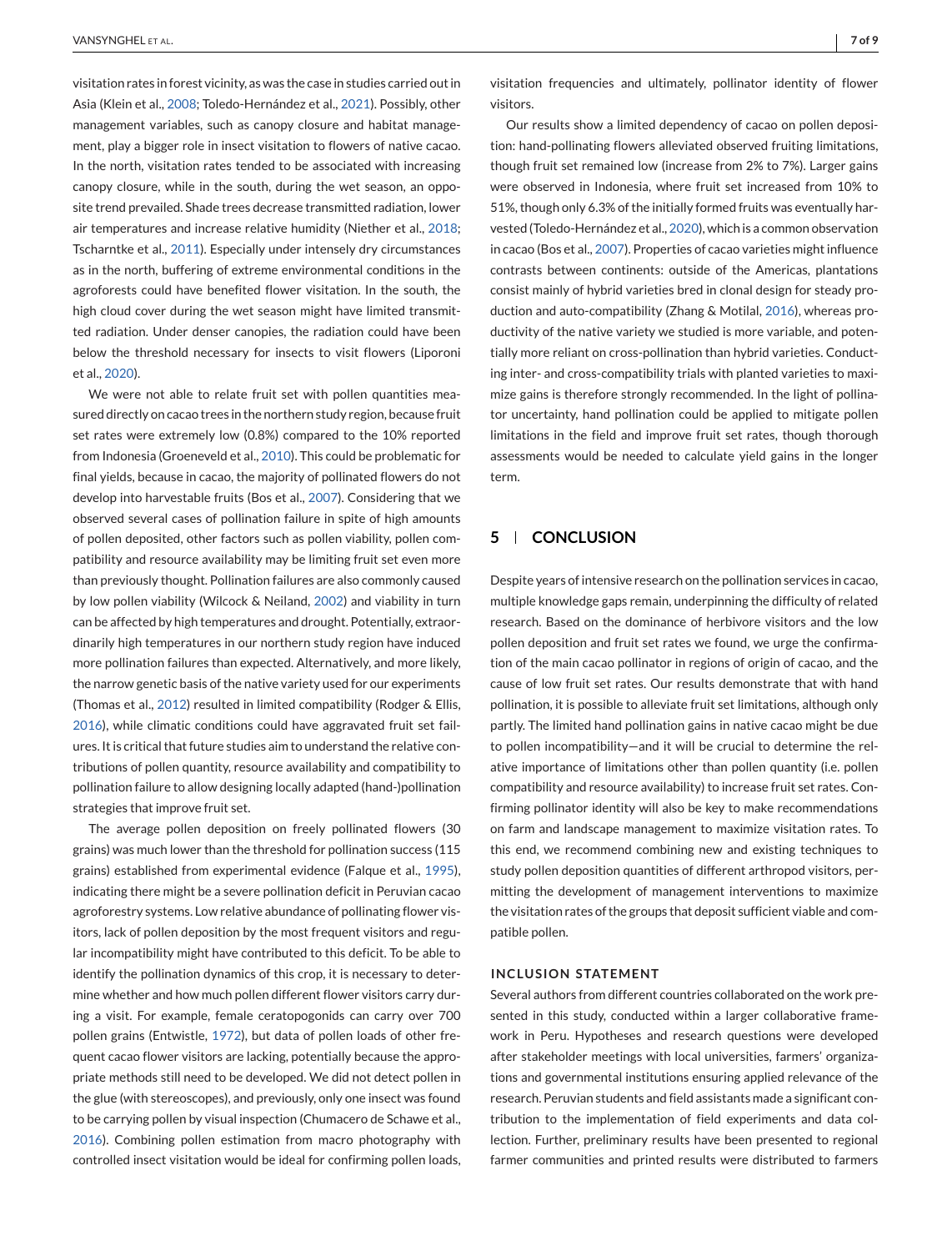<span id="page-7-0"></span>participating in the project. Local literature was consulted whenever relevant.

#### **ACKNOWLEDGEMENTS**

We thank all farmers from Norandino Ltda. for granting permission to conduct various experiments on their land, as well as Diego P. Zavaleta and Fredy Yovera for their assistance with logistics and organization. We thank Mathil Vandromme for her help with insect identification. Lisanne Abts, Dror Noe and Steffen Dammeyer deserve our gratitude for assistance with collecting insects, photographing flowers and counting pollen and Cristina, Gemma, and Elena for proofreading the Spanish abstract. Thanks are also due to two anonymous reviewers and the editor, Dr. Marc Cadotte, for their insightful suggestions. We are grateful for the financial support from the Federal Ministry for Economic Cooperation and Development of Germany (GIZ contract number 81219430) and from the CGIAR Fund Donors. The Open Access Publication Fund of the University of Wuerzburg supported this publication.

Open access funding enabled and organized by Projekt DEAL.

#### **CONFLICT OF INTEREST**

The authors declare no conflict of interest.

#### **AUTHOR CONTRIBUTIONS**

J.V., C.O.-A., B.M., E.T., T.T. and I.S.-D. conceived the research and planned fieldwork. J.V. and C.O.A. selected field sites and J.V. led and C.O.-A. supported collection of field data. N.-C.S. and C.U.-S. collected and transcribed hand pollination data. T.H.-D. collected and transcribed canopy and forest proximity data. J.V. and E.M.-P. performed the data analysis. J.V. led manuscript writing, supported by C.O.-A., E.M.-P., B.M., E.T., T.T. and I.S.-D. All authors commented on and approved the final version.

#### **DATA AVAILABILITY STATEMENT**

The original data are archived and available at the open science framework data repository: <https://doi.org/10.17605/OSF.IO/PUV4K> (Vansynghel, [2022\)](#page-8-0).

#### **PEER REVIEW**

The peer review history for this article is available at [https://publons.](https://publons.com/publon/10.1002/2688-8319.12140) [com/publon/10.1002/2688-8319.12140](https://publons.com/publon/10.1002/2688-8319.12140)

#### **ORCID**

*Justine Vansynghe[l](https://orcid.org/0000-0002-4250-7016)* <https://orcid.org/0000-0002-4250-7016> Carolina Ocampo-Ariza<sup>D</sup> <https://orcid.org/0000-0002-4106-5586> *Bea Maa[s](https://orcid.org/0000-0001-9461-3243)* <https://orcid.org/0000-0001-9461-3243>

#### **REFERENCES**

- Bates, D., Mächler, M., Bolker, B. M., & Walker, S. C. (2015). Fitting linear mixed-effects models using lme4. *Journal of Statistical Software*, *67*(1), 1– 48. <https://doi.org/10.18637/jss.v067.i01>
- Blaser, W. J., Oppong, J., Hart, S. P., Landolt, J., Yeboah, E., & Six, J. (2018). Climate-smart sustainable agriculture in low-to-intermediate shade agroforests. *Nature Sustainability*, *1*(5), 234–239. [https://doi.org/](https://doi.org/10.1038/s41893-018-0062-8) [10.1038/s41893-018-0062-8](https://doi.org/10.1038/s41893-018-0062-8)
- Bos, M. M., Veddeler, D., Bogdanski, A. K., Klein, A.-M., Tscharntke, T., Steffan-Dewenter, I., & Tylianakis, J. M. (2007). Caveats to quantifying ecosystem services: Fruit abortion blurs benefits from crop pollination. *Ecological Applications*, *17*(6), 1841–1849. [https://doi.org/10.1890/06-](https://doi.org/10.1890/06-1763.1) [1763.1](https://doi.org/10.1890/06-1763.1)
- Brown, B. V., Borkent, A., Cumming, J. M., Wood, D. M., Woodley, N. E., & Zumbado, M. A. (2009). *Manual of Central American Diptera: Volume 1 & 2*. NRC Research Press.
- Chumacero de Schawe, C., Kessler, M., Hensen, I., & Tscharntke, T. (2016). Abundance and diversity of flower visitors on wild and cultivated cacao (*Theobroma cacao* L.) in Bolivia. *Agroforestry Systems*, *92*(1), 117–125. <https://doi.org/10.1007/s10457-016-0019-8>
- Claus, G., Vanhove, W., Van Damme, P., & Smagghe, G. (2018). *Challenges in Cocoa Pollination: The Case of Cote dt'Ivoire* (Issue June). [https://doi.org/](https://doi.org/10.5772/intechopen.75361) [10.5772/intechopen.75361](https://doi.org/10.5772/intechopen.75361)
- Clay, K. (2004). Fungi and the food of the gods.*Nature*, *427*(6973), 401–402. <https://doi.org/10.1038/427401a>
- de Almeida, A.-A., & Valle, R. R. (2009). Cacao: Ecophysiology of growth and production. In F. DaMetta (Ed.), *Ecophysiology of tropical tree crops* (pp. 1– 34). Nova Science Publishers.
- Entwistle, P. F. (1972). *Pests of cocoa*. Longman.
- Falque, M., Lesdalons, C., & Eskes, A. B. (1996). Comparison of two cacao (*Theobroma cacao* L.) clones for the effect of pollination intensity on fruit set and seed content. *Sexual Plant Reproduction*, *9*(4), 221–227. [https://](https://doi.org/10.1007/BF02173102) [doi.org/10.1007/BF02173102](https://doi.org/10.1007/BF02173102)
- Falque, M., Vincent, A., Vaissiere, B. E., & Eskes, A. B. (1995). Effect of pollination intensity on fruit and seed set in cacao (*Theobroma cacao* L.). *Sexual Plant Reproduction*, *8*(6), 354–360. [https://doi.org/10.1007/](https://doi.org/10.1007/BF00243203) [BF00243203](https://doi.org/10.1007/BF00243203)
- FAO. (2020). Food and Agriculture Organization of the United Nations. <https://www.fao.org/faostat/en/>
- Forbes, S. J., Mustiga, G., Romero, A., Northfield, T. D., Lambert, S., & Motamayor, J. C. (2019). Supplemental and synchronized pollination may increase yield in Cacao. *Hortscience*, *54*(10), 1718–1727. [https://doi.org/](https://doi.org/10.21273/HORTSCI12852-18) [10.21273/HORTSCI12852-18](https://doi.org/10.21273/HORTSCI12852-18)
- Ford, C. S., & Wilkinson, M. J. (2012). Confocal observations of late-acting self-incompatibility in *Theobroma cacao* L. *Sexual Plant Reproduction*, *25*(3), 169–183. <https://doi.org/10.1007/s00497-012-0188-1>
- Gibb, T. J., & Oseto, C. Y. (2006). *Arthropod collection and identification: Field and laboratory techniques*. Elsevier/Academic Press.
- Groeneveld, J. H., Tscharntke, T., Moser, G., & Clough, Y. (2010). Experimental evidence for stronger cacao yield limitation by pollination than by plant resources. *Perspectives in Plant Ecology, Evolution and Systematics*, *12*(3), 183–191. [https://doi.org/10.1016/j.ppees.2010.02.](https://doi.org/10.1016/j.ppees.2010.02.005) [005](https://doi.org/10.1016/j.ppees.2010.02.005)
- Hartig, F. (2018). *DHARMa: Residual diagnostics for hierarchical (multi-level /mixed) regression models*. R package version 0.2.0. [https://CRAN.R-](https://CRAN.R-Project.Org/Package=DHARMa)[Project.Org/Package=DHARMa](https://CRAN.R-Project.Org/Package=DHARMa)
- Jezeer, R. E., Verweij, P. A., Santos, M. J., & Boot, R. G. A. (2017). Shaded coffee and cocoa – Double dividend for biodiversity and small-scale farmers. *Ecological Economics*, *140*, 136–145. [https://doi.org/10.1016/j.ecolecon.](https://doi.org/10.1016/j.ecolecon.2017.04.019) [2017.04.019](https://doi.org/10.1016/j.ecolecon.2017.04.019)
- Klein, A.-M., Cunningham, S. A., Bos, M. M., & Steffan-Dewenter, I. (2008). Advances in pollination ecology from tropical plantation crops. *Ecology*, *89*(4), 935–943. <https://doi.org/10.1890/07-0088.1>
- Liporoni, R., Cordeiro, G. D., Prado, P. I., Schlindwein, C., Warrant, E. J., & Alves-dos-Santos, I. (2020). Light intensity regulates flower visitation in Neotropical nocturnal bees. *Scientific Reports*, *10*(1), 1–11. [https://doi.](https://doi.org/10.1038/s41598-020-72047-x) [org/10.1038/s41598-020-72047-x](https://doi.org/10.1038/s41598-020-72047-x)
- Maas, B., Clough, Y., & Tscharntke, T. (2013). Bats and birds increase crop yield in tropical agroforestry landscapes. *Ecology Letters*, *16*(12), 1480– 1487. <https://doi.org/10.1111/ele.12194>
- Macinnis, G., & Forrest, J. R. K. (2017). Quantifying pollen deposition with macro photography and 'stigmagraphs.' *Journal of Pollination Ecology*, *20*(2), 13–21. [https://doi.org/10.26786/1920-7603\(2017\)six](https://doi.org/10.26786/1920-7603(2017)six)